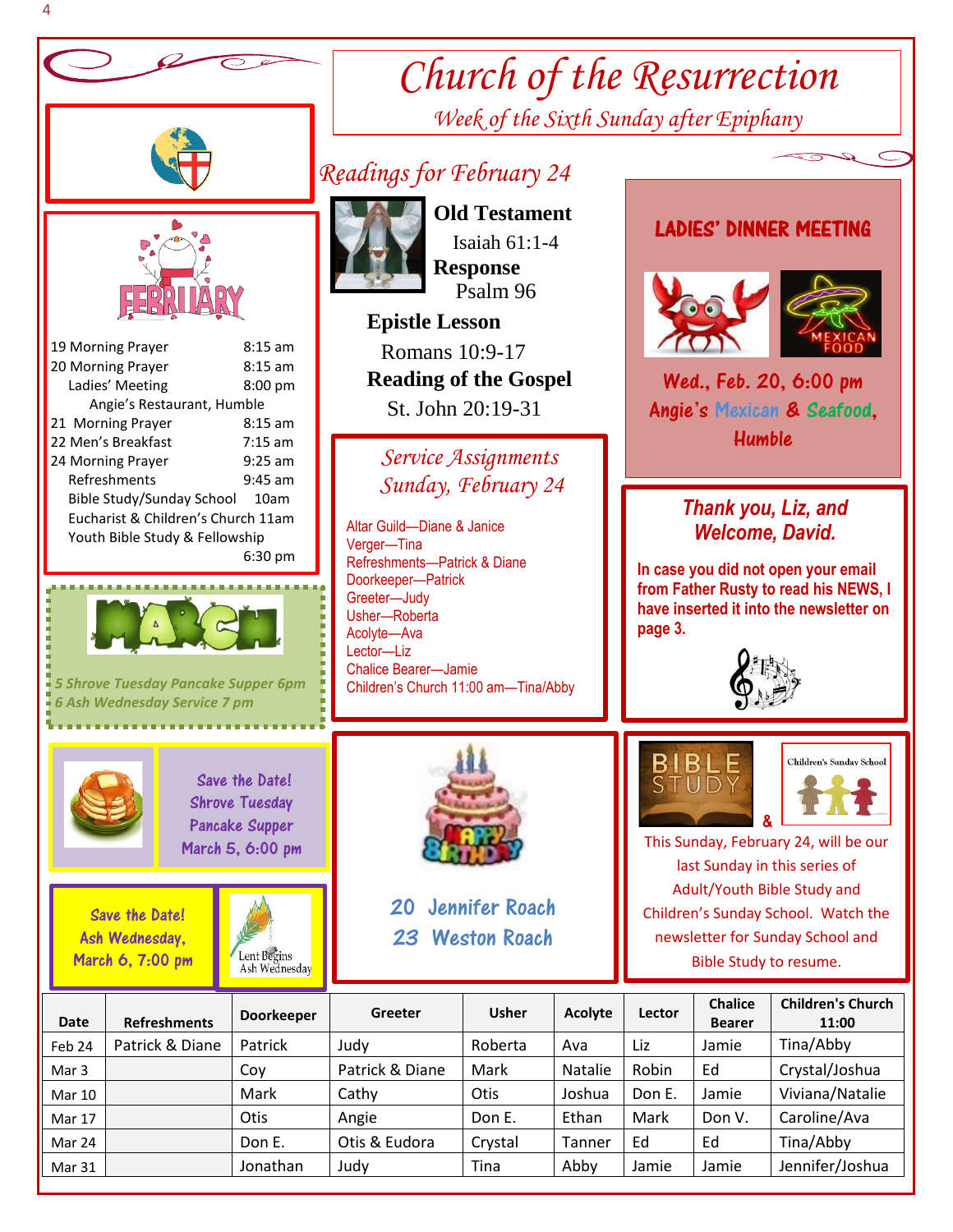| $\circ$<br>$\bigcirc$<br>$\bullet$<br><b>SUNDAY</b>                                                                                                                                                                                                                        | $\sigma$<br>$\bullet$<br>7<br><b>MONDAY</b> | $\sigma$<br>♡<br>$\overline{\mathbb{C}}$<br>$\overline{\mathbf{U}}$<br><b>TUESDAY</b> | $\bigcirc$<br>$\bullet$<br>$\mathbb{D}$<br>С<br>П<br>$\Box$<br><b>WEDNESDAY</b>                                                  | $\bigcup$<br>$\bullet$<br><b>THURSDAY</b> | $\sigma$<br>$\bigcup$<br>$\bullet$<br>$\bigtriangledown$<br><b>FRIDAY</b>                          | $\sigma_{\bigodot}$<br>7<br><b>SATURDAY</b> |
|----------------------------------------------------------------------------------------------------------------------------------------------------------------------------------------------------------------------------------------------------------------------------|---------------------------------------------|---------------------------------------------------------------------------------------|----------------------------------------------------------------------------------------------------------------------------------|-------------------------------------------|----------------------------------------------------------------------------------------------------|---------------------------------------------|
|                                                                                                                                                                                                                                                                            |                                             |                                                                                       |                                                                                                                                  |                                           |                                                                                                    |                                             |
| 17<br>The Sixth Sunday<br>after Epiphany<br><b>Morning Prayer</b><br>9:25<br>Refreshments<br>9:45<br><b>Bible Study/Sunday</b><br>School<br>Eucharist & Children's<br>Church<br>11:00<br><b>College Counseling</b><br>5:30 pm<br>Youth Bible Study &<br>Fellowship<br>6:30 | 18                                          | 19<br><b>Morning Prayer</b><br>8:15 am                                                | 20<br>Jennifer Roach<br><b>Morning Prayer</b><br>$8:15$ am<br><b>Ladies' Meeting</b><br>6:00 pm<br>Angie's Restaurant,<br>Humble | 21<br><b>Morning Prayer</b><br>$8:15$ am  | 22<br><b>Men's Breakfast &amp;</b><br><b>Morning Prayer</b><br>$7:15$ am<br><b>Fellowship Hall</b> | 23<br><b>Weston Roach</b>                   |
| 24                                                                                                                                                                                                                                                                         | 25                                          | 26                                                                                    | 27                                                                                                                               | 28                                        |                                                                                                    |                                             |
| The Seventh Sunday<br>after Epiphany<br>Morning Prayer 9:25<br>Refreshments<br>9:45<br><b>Bible Study/Sunday</b><br>School<br>Eucharist & Children's<br>Church<br>11:00<br>Youth Bible Study &<br>Fellowship<br>6:30                                                       |                                             | <b>Morning Prayer</b><br>$8:15$ am                                                    | <b>Morning Prayer</b><br>$8:15$ am                                                                                               | <b>Morning Prayer</b><br>$8:15$ am        |                                                                                                    |                                             |

# **LET US PRAY FOR**

### **Missions**

- Canon William Jerdan and his ministry around the world and with the REC Board of Foreign Missions
- The Anglican Relief and Development Fund
- The Anglican Diocese of the Carolinas, Bishop Steve Wood, and his wife, Jacqueline; Bishop David Bryan and his wife, Nancy; and Bishop Barnum and his wife, Erilynne
- The World-wide Anglican Communion

## **Personal Requests**

- Cleo P. Cathcart
- Captain Robin M. Cathcart
- The Albert and Doan Families
- Leslie Sallstrom
- Betty Harris
- Chelcie Daniels
- Evelyne Simpson
- Bob Nix
- Leslee Taylor
- Paula Raines
- Mark Mears
- Fr. Damien Grout
- Norine
- Dr. Bob Stevens
- Fred Dallas
- Cory Darden
- Betty Morado
- Eudora
- Verna
- Denise
- Diane
- Leslee Taylor
- Brittany Castile
- Hays Wallace
- The Greer Family
- Brittany Castile
- Cory Darden
- Betty Morado
- Barbara Dubcek
- Angie
- Denese
- Patrick
- Clayton Moak
- Ryan and Laura
- Verna Tafelski
- Denise

-

- Mickey Welch

## **Military**

- Chase Fleming
- Our Servicemen

- American troops deployed in Afghanistan and elsewhere around the world

## **World Issues**

- Persecuted Church in Southern

- Sudan, Syria,
- Pakistan, Turkey, Iraq and Egypt
- The peace of Jerusalem

*If you have a prayer request that you would like added to this list, please send it to Don von Dohlen via email at* 

### *[muchtoochoosy@yahoo.com](mailto:muchtoochoosy@yahoo.com)*

*Please let him know when a request can be removed. Thank you.*